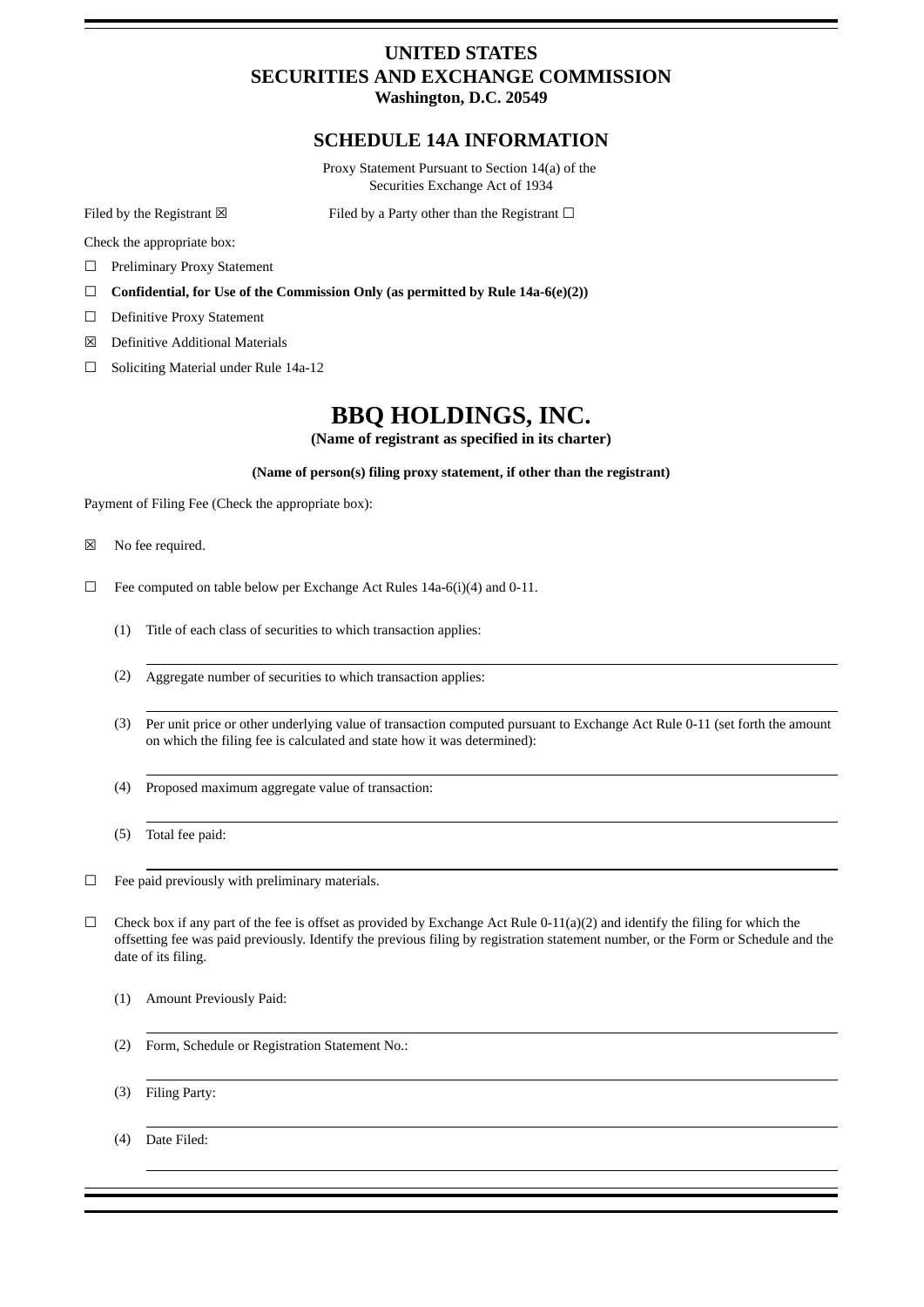# Your **Vote** Counts!

### **BBO HOLDINGS, INC.**

2022 Annual Meeting Vote by June 13, 2022 11:59 PM ET



BRO HOLDINGS, INC. C/O BROADRIDGE CORPORATE ISSUER SOLUTIONS<br>P.O. BOX 1342 **RRENTWOOD NY 11717-0718** 

D80063-P70693

### You invested in BBQ HOLDINGS, INC. and it's time to vote!

You have the right to vote on proposals being presented at the Annual Meeting. This is an important notice regarding the availability of proxy material for the shareholder meeting to be held on June 14, 2022.

## Get informed before you vote

View the Combined Document online OR you can receive a free paper or email copy of the material(s) by requesting prior to May 31, 2022. If you would like to request a copy of the material(s) for this and/or future shareholder meetings, you may (1) visit www.ProxyVote.com, (2) call 1-800-579-1639 or (3) send an email to sendmaterial@proxyvote.com. If sending an email, please include your control number (indicated below) in the subject line. Unless requested, you will not otherwise receive a paper or email copy.



\*Please check the meeting materials for any special requirements for meeting attendance.